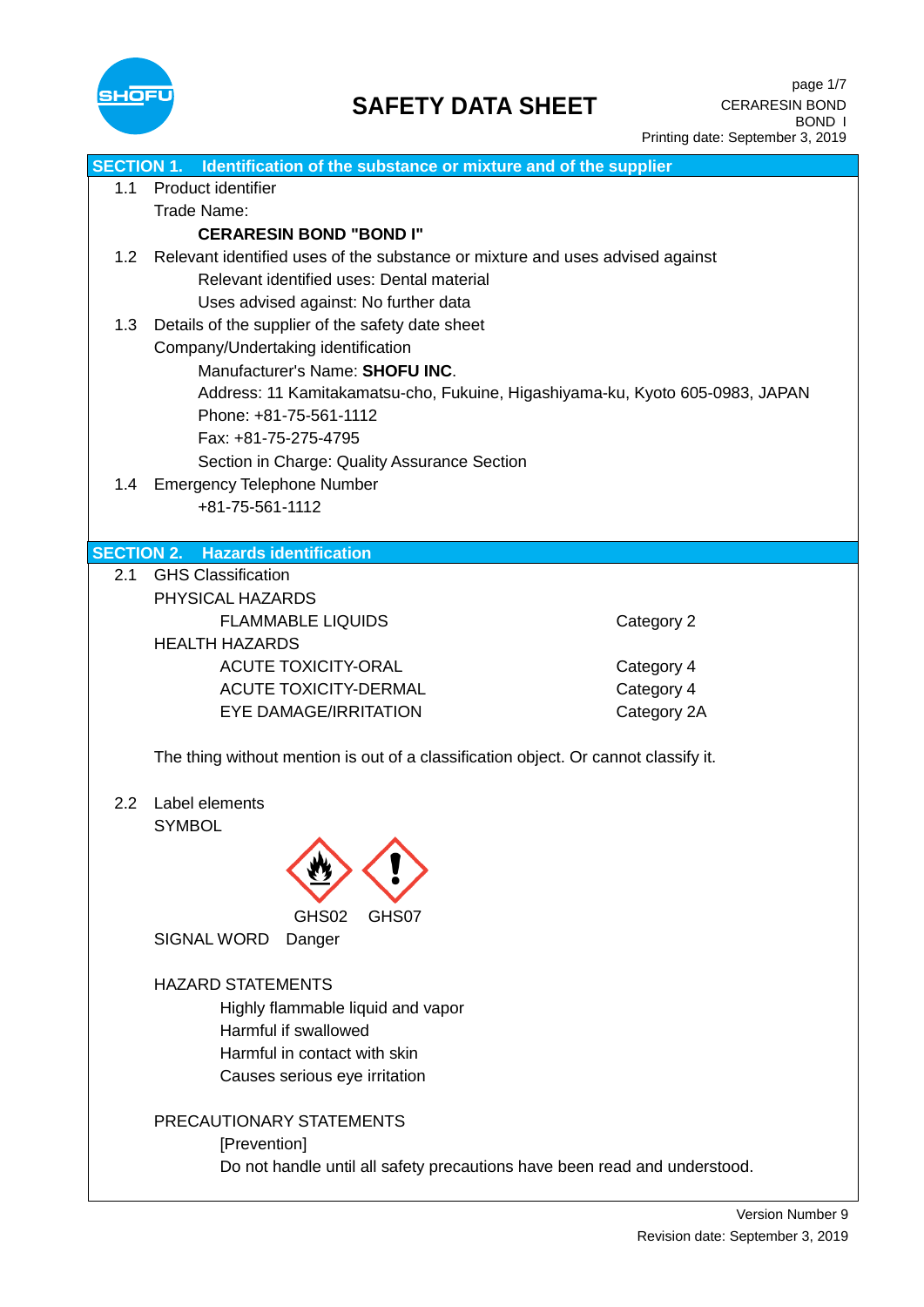

## **SAFETY DATA SHEET**

|                   |                       | Wear protective gloves and eye/face protection.                                                  |  |  |
|-------------------|-----------------------|--------------------------------------------------------------------------------------------------|--|--|
|                   |                       | Do not breathe dust/vapors.                                                                      |  |  |
|                   |                       |                                                                                                  |  |  |
|                   |                       | Do not eat, drink or smoke when using this product.                                              |  |  |
|                   |                       | Keep away from ignition sources such as heat/sparks/open flames-No smoking.                      |  |  |
|                   |                       | Keep container tightly closed.                                                                   |  |  |
|                   |                       | Wash hands thoroughly after handling.                                                            |  |  |
|                   |                       | [Response]                                                                                       |  |  |
|                   |                       | IF SWALLOWED: Call a POISON CENTER/doctor if you feel unwell.                                    |  |  |
|                   |                       | IF ON SKIN (or hair): Take off immediately all contaminated clothing. Rinse skin with            |  |  |
|                   |                       | water or shower.                                                                                 |  |  |
|                   |                       | IF IN EYES: Rinse cautiously with water for several minutes. Remove contact lenses, if           |  |  |
|                   |                       | present and easy to do. Continue rinsing.                                                        |  |  |
|                   |                       | If eye irritation persists: Get medical advice/attention.                                        |  |  |
|                   |                       | Call a POISON CENTER/doctor if you feel unwell.                                                  |  |  |
|                   | [Storage]             |                                                                                                  |  |  |
|                   |                       | Store container tightly closed in cool/well-ventilated place.                                    |  |  |
|                   |                       | [Disposal]                                                                                       |  |  |
|                   |                       | Dispose of contents and container in accordance with regulation.                                 |  |  |
|                   |                       |                                                                                                  |  |  |
| 2.3               | Other hazards         |                                                                                                  |  |  |
|                   |                       | Results of PBT and vPvB assessment                                                               |  |  |
|                   | PBT:                  | Not applicable.                                                                                  |  |  |
|                   | vPvB:                 | Not applicable.                                                                                  |  |  |
|                   |                       |                                                                                                  |  |  |
| <b>SECTION 3.</b> |                       | <b>Composition/information on ingredients</b>                                                    |  |  |
| 3.1               |                       | <b>Chemical characterization: Mixtures</b>                                                       |  |  |
| 3.2               |                       | Description: Mixture of substances listed below with nonhazardous additions.                     |  |  |
| 3.3               | Dangerous components: |                                                                                                  |  |  |
|                   |                       | Ethanol [Cas.No. 64-17-5]<br>95-99 %                                                             |  |  |
|                   |                       | Other component:                                                                                 |  |  |
|                   |                       | Silane coupling agent                                                                            |  |  |
|                   | <b>Others</b>         |                                                                                                  |  |  |
| 3.4               |                       | Additional information: For the wording of the listed risk phrases refer to section 2            |  |  |
|                   |                       |                                                                                                  |  |  |
| <b>SECTION 4.</b> |                       | <b>First-aid measures</b>                                                                        |  |  |
| 4.1               |                       | Description of first aid measures                                                                |  |  |
|                   |                       | Eye contact: Rinse cautiously with water for several minutes. Remove contact lenses, if present. |  |  |
|                   |                       | and easy to do. If eye irritation persists, get medical advice/attention.                        |  |  |
|                   | Skin contact:         | Wash immediately with soap and plenty of water. If on skin, skin irritation, get                 |  |  |
|                   |                       | medical advice/attention.                                                                        |  |  |
|                   | Ingestion:            | Rinse mouth and seek medical advice if necessary.                                                |  |  |
|                   | Inhalation:           | Remove victim to fresh air and keep at rest in a position comfortable for breathing.             |  |  |
|                   |                       | If symptom concerning breath goes out, call a POISON CENTER or doctor.                           |  |  |
| 4.2               |                       | Most important symptoms and effects, both acute and delayed                                      |  |  |
|                   |                       | No further relevant information available.                                                       |  |  |
|                   |                       |                                                                                                  |  |  |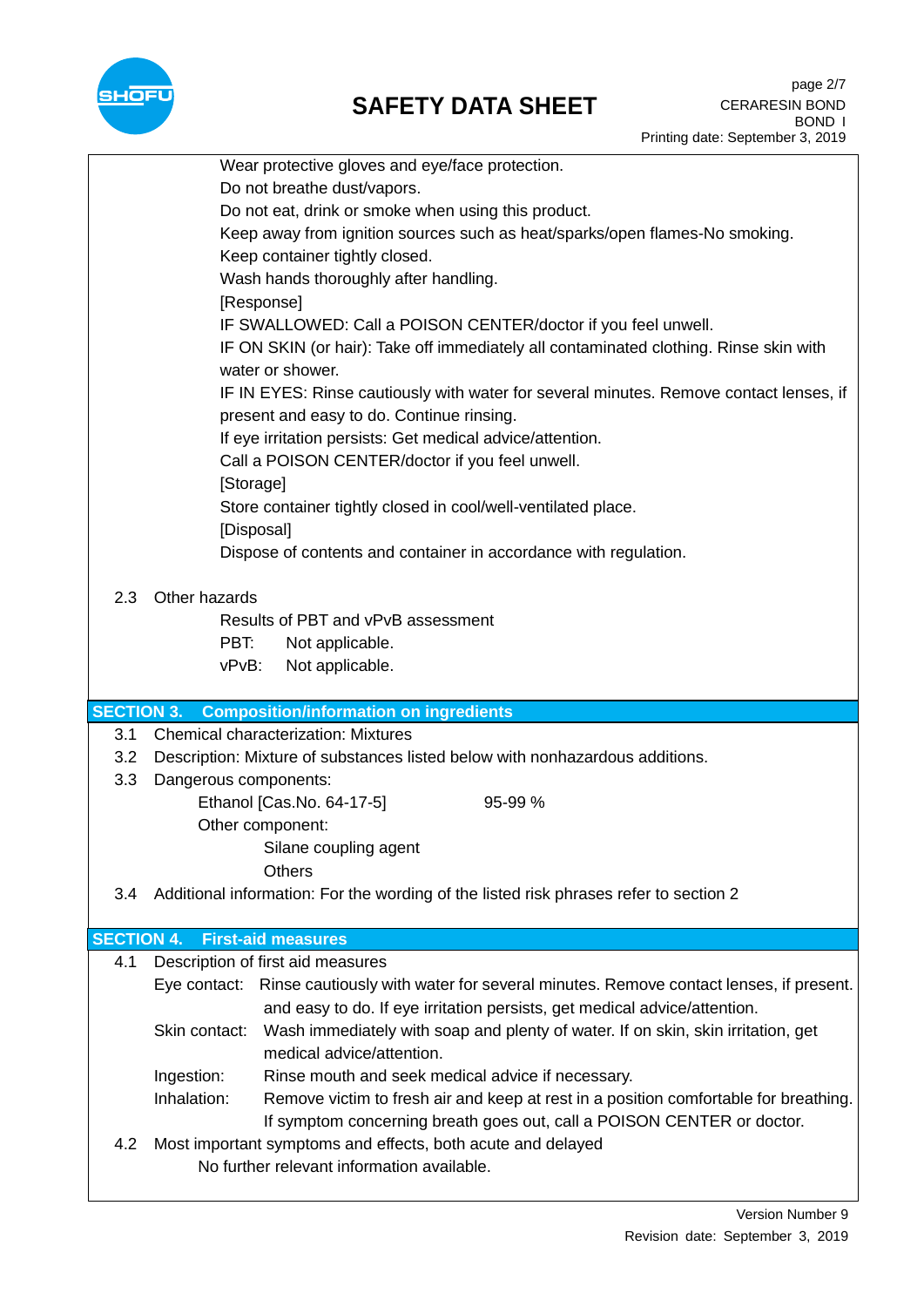

## **SAFETY DATA SHEET**

| 4.3               | Indication of any immediate medical attention and special treatment needed           |                                                                 |                         |                                                                                      |  |
|-------------------|--------------------------------------------------------------------------------------|-----------------------------------------------------------------|-------------------------|--------------------------------------------------------------------------------------|--|
|                   | No further relevant information available.                                           |                                                                 |                         |                                                                                      |  |
|                   |                                                                                      |                                                                 |                         |                                                                                      |  |
|                   | <b>SECTION 5. Fire-fighting measures</b>                                             |                                                                 |                         |                                                                                      |  |
| 5.1               | <b>Extinguishing Media:</b>                                                          |                                                                 |                         |                                                                                      |  |
|                   |                                                                                      | Foam, CO <sub>2</sub> , Powder, Dry sand                        |                         |                                                                                      |  |
|                   |                                                                                      |                                                                 |                         |                                                                                      |  |
| 5.2               | Special hazards arising from the substance or mixture:                               |                                                                 |                         |                                                                                      |  |
|                   | Easily flammable liquid in room temp.                                                |                                                                 |                         |                                                                                      |  |
|                   | Fire may produce irritating, corrosive and/or toxic gases.                           |                                                                 |                         |                                                                                      |  |
| 5.3               | Advice for firefighters:                                                             |                                                                 |                         |                                                                                      |  |
|                   |                                                                                      |                                                                 |                         | Wear fire protective cloth and self-contained breathing apparatus, if necessary.     |  |
|                   |                                                                                      |                                                                 |                         |                                                                                      |  |
| <b>SECTION 6.</b> |                                                                                      | <b>Accidental release measures</b>                              |                         |                                                                                      |  |
| 6.1               |                                                                                      |                                                                 |                         | Personal precautions, protective equipment and emergency procedures:                 |  |
|                   |                                                                                      | Avoid contact with eyes and skin.                               |                         |                                                                                      |  |
| 6.2               | <b>Environmental Precautions:</b>                                                    |                                                                 |                         |                                                                                      |  |
|                   |                                                                                      |                                                                 |                         | Send to approved treatment/disposal company or dispose according to local, state and |  |
|                   |                                                                                      | federal regulations.                                            |                         |                                                                                      |  |
|                   |                                                                                      |                                                                 |                         |                                                                                      |  |
| 6.3               |                                                                                      | Methods and material for containment and cleaning Up:           |                         |                                                                                      |  |
|                   |                                                                                      | Wipe up and discard in a stable container.                      |                         |                                                                                      |  |
| 6.4               | Reference to other section:                                                          |                                                                 |                         |                                                                                      |  |
|                   |                                                                                      | See Section 7 for information on safe handling.                 |                         |                                                                                      |  |
|                   |                                                                                      | See Section 8 for information on personal protection equipment. |                         |                                                                                      |  |
|                   |                                                                                      | See Section 13 for disposal information.                        |                         |                                                                                      |  |
|                   |                                                                                      |                                                                 |                         |                                                                                      |  |
|                   | <b>SECTION 7. Handling and storage</b>                                               |                                                                 |                         |                                                                                      |  |
| 7.1               | Precautions for safe handling:                                                       |                                                                 |                         |                                                                                      |  |
|                   |                                                                                      | Handle in a well ventilated place.                              |                         |                                                                                      |  |
|                   |                                                                                      |                                                                 |                         | Keep away from open flames, sparks and sources of heat. No smoking.                  |  |
| 7.2               |                                                                                      | Conditions for safe storage, including any incompatibilities:   |                         |                                                                                      |  |
|                   |                                                                                      |                                                                 |                         |                                                                                      |  |
| 7.3               | Store in a cool and dark area with container tightly closed.<br>Specific end use(s): |                                                                 |                         |                                                                                      |  |
|                   |                                                                                      | No further relevant information available.                      |                         |                                                                                      |  |
|                   |                                                                                      |                                                                 |                         |                                                                                      |  |
| <b>SECTION 8.</b> |                                                                                      |                                                                 |                         |                                                                                      |  |
|                   |                                                                                      | <b>Exposure controls/personal protection</b>                    |                         |                                                                                      |  |
| 8.1               | Control parameters:                                                                  |                                                                 |                         |                                                                                      |  |
|                   | Exposure limits:                                                                     |                                                                 |                         |                                                                                      |  |
|                   | Component                                                                            | <b>ACGIH</b>                                                    | <b>NIOSH REL</b>        | <b>OSHA PEL</b>                                                                      |  |
|                   | Ethanol                                                                              | <b>TWA 1000 ppm</b>                                             | <b>TWA 1000 ppm</b>     | <b>TWA 1000 ppm</b>                                                                  |  |
|                   |                                                                                      |                                                                 | $(1900 \text{ mg/m}^3)$ | $(1900 \text{ mg/m}^3)$                                                              |  |
|                   |                                                                                      |                                                                 |                         |                                                                                      |  |
| 8.2               | Exposure controls:                                                                   |                                                                 |                         |                                                                                      |  |
|                   | <b>Respiratory Protection:</b>                                                       |                                                                 |                         | Not required (use protective gas mask for organic gas, if necessary)                 |  |
|                   |                                                                                      |                                                                 |                         |                                                                                      |  |
|                   |                                                                                      |                                                                 |                         |                                                                                      |  |
|                   |                                                                                      |                                                                 |                         |                                                                                      |  |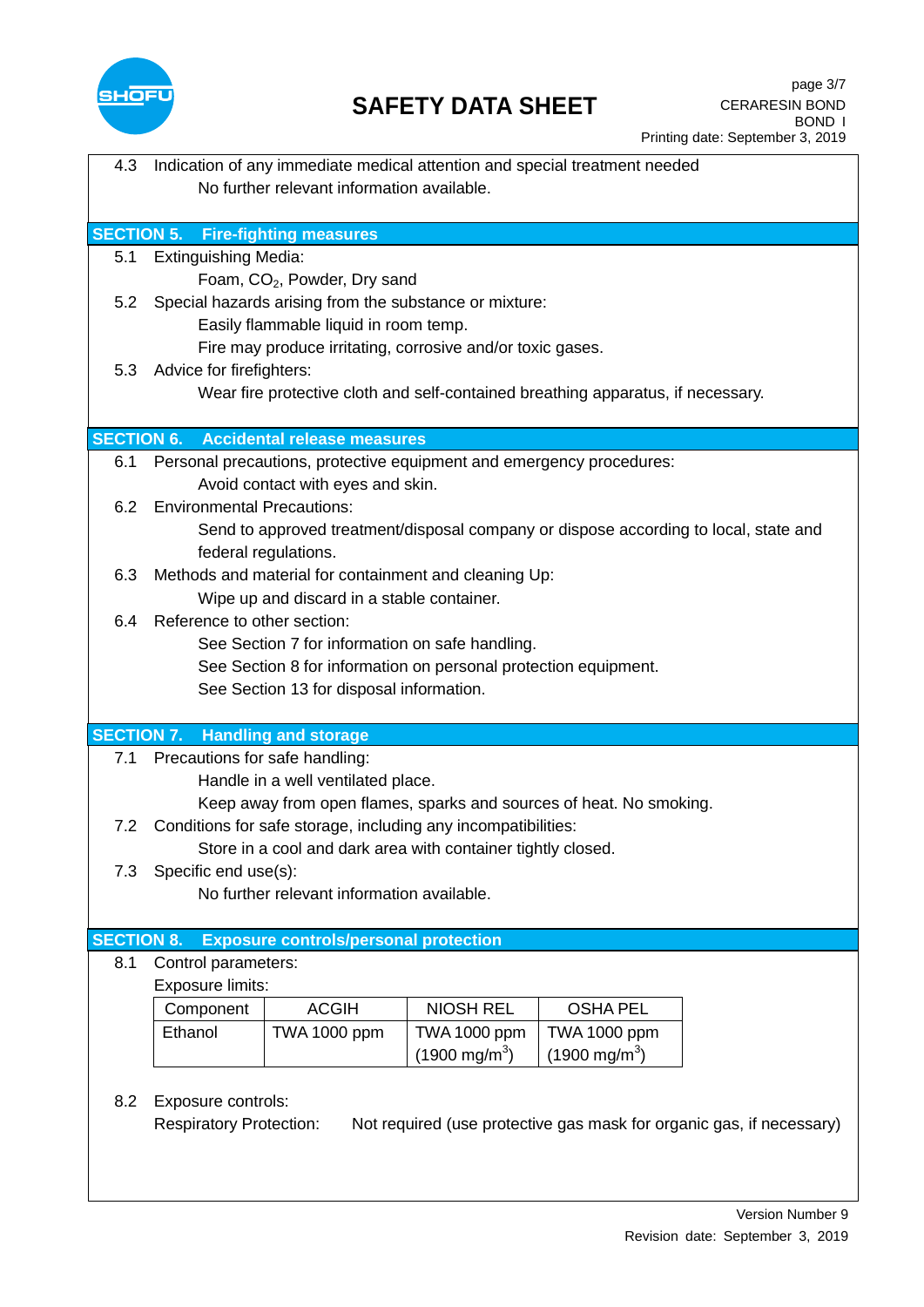

## **SAFETY DATA SHEET**

|                   | <b>Skin Protection:</b>                               | <b>Hand Protection</b> |                                                                                                                                                                                                                                                                                                                                                                                                                                                                                                                                                                                                                                                                         |
|-------------------|-------------------------------------------------------|------------------------|-------------------------------------------------------------------------------------------------------------------------------------------------------------------------------------------------------------------------------------------------------------------------------------------------------------------------------------------------------------------------------------------------------------------------------------------------------------------------------------------------------------------------------------------------------------------------------------------------------------------------------------------------------------------------|
|                   |                                                       |                        | The glove material has to be impermeable and resistant to the                                                                                                                                                                                                                                                                                                                                                                                                                                                                                                                                                                                                           |
|                   |                                                       |                        | product/ the substance/ the preparation.                                                                                                                                                                                                                                                                                                                                                                                                                                                                                                                                                                                                                                |
|                   |                                                       |                        | Due to missing tests no recommendation to the glove material can be                                                                                                                                                                                                                                                                                                                                                                                                                                                                                                                                                                                                     |
|                   |                                                       |                        | given for the product/ the preparation/the chemical mixture.                                                                                                                                                                                                                                                                                                                                                                                                                                                                                                                                                                                                            |
|                   |                                                       |                        | Selection of the glove material on consideration of the penetration                                                                                                                                                                                                                                                                                                                                                                                                                                                                                                                                                                                                     |
|                   |                                                       |                        | times, rates of diffusion and the degradation.                                                                                                                                                                                                                                                                                                                                                                                                                                                                                                                                                                                                                          |
|                   |                                                       | Material of gloves     |                                                                                                                                                                                                                                                                                                                                                                                                                                                                                                                                                                                                                                                                         |
|                   |                                                       | observed.              | The selection of the suitable gloves does not only depend on<br>the material, but also on further marks of quality and varies<br>from manufacturer to manufacturer. As the product is a<br>preparation of several substances, the resistance of the<br>glove material can not be calculated in advance and has<br>therefore to be checked prior to the application.<br>Penetration time of glove material<br>The exact break through time has to be found out by the<br>manufacturer of the protective gloves and has to be<br>$\cdot$ For the permanent contact of a maximum of 15 minutes gloves<br>made of the following materials are suitable:<br>Butyl rubber, BR |
|                   |                                                       |                        |                                                                                                                                                                                                                                                                                                                                                                                                                                                                                                                                                                                                                                                                         |
|                   |                                                       |                        | Nitrile rubber, NBR                                                                                                                                                                                                                                                                                                                                                                                                                                                                                                                                                                                                                                                     |
|                   | Eye Protection:                                       | Safety goggles         |                                                                                                                                                                                                                                                                                                                                                                                                                                                                                                                                                                                                                                                                         |
| <b>SECTION 9.</b> | <b>Physical and chemical properties</b>               |                        |                                                                                                                                                                                                                                                                                                                                                                                                                                                                                                                                                                                                                                                                         |
| 9.1               | Information on basic physical and chemical properties |                        |                                                                                                                                                                                                                                                                                                                                                                                                                                                                                                                                                                                                                                                                         |
|                   |                                                       |                        |                                                                                                                                                                                                                                                                                                                                                                                                                                                                                                                                                                                                                                                                         |
|                   |                                                       |                        |                                                                                                                                                                                                                                                                                                                                                                                                                                                                                                                                                                                                                                                                         |
|                   | Appearance/Odor/Colour:<br>Odour threshold            |                        | Colorless transparent liquid with alcohol odor<br>Not determined.                                                                                                                                                                                                                                                                                                                                                                                                                                                                                                                                                                                                       |
|                   |                                                       |                        | Not determined.                                                                                                                                                                                                                                                                                                                                                                                                                                                                                                                                                                                                                                                         |
|                   | pH                                                    |                        | Not determined.                                                                                                                                                                                                                                                                                                                                                                                                                                                                                                                                                                                                                                                         |
|                   | Melting point/freezing point                          |                        |                                                                                                                                                                                                                                                                                                                                                                                                                                                                                                                                                                                                                                                                         |
|                   | <b>Boiling Point:</b><br>Flash point:                 |                        | $\approx 80 °C$<br>16 °C (closed)                                                                                                                                                                                                                                                                                                                                                                                                                                                                                                                                                                                                                                       |
|                   | Evaporation rate                                      |                        | Not determined.                                                                                                                                                                                                                                                                                                                                                                                                                                                                                                                                                                                                                                                         |
|                   | Flammability (solid, gas)                             |                        | Not applicable.                                                                                                                                                                                                                                                                                                                                                                                                                                                                                                                                                                                                                                                         |
|                   | Upper/lower flammability or explosive limits          |                        | Not determined.                                                                                                                                                                                                                                                                                                                                                                                                                                                                                                                                                                                                                                                         |
|                   | Vapour pressure                                       |                        | Not determined.                                                                                                                                                                                                                                                                                                                                                                                                                                                                                                                                                                                                                                                         |
|                   | Vapour density                                        |                        | Not determined.                                                                                                                                                                                                                                                                                                                                                                                                                                                                                                                                                                                                                                                         |
|                   | <b>Relative Density:</b>                              |                        | $0.8$ (water=1)                                                                                                                                                                                                                                                                                                                                                                                                                                                                                                                                                                                                                                                         |
|                   | Solubility: water solubility                          |                        | Soluble                                                                                                                                                                                                                                                                                                                                                                                                                                                                                                                                                                                                                                                                 |
|                   | Partition coefficient: n-octanol/water                |                        | Not determined.                                                                                                                                                                                                                                                                                                                                                                                                                                                                                                                                                                                                                                                         |
|                   | Auto-ignition temperature                             |                        | Not determined.                                                                                                                                                                                                                                                                                                                                                                                                                                                                                                                                                                                                                                                         |
|                   | Decomposition temperature                             |                        | Not determined.                                                                                                                                                                                                                                                                                                                                                                                                                                                                                                                                                                                                                                                         |
|                   | Viscosity                                             |                        | Not determined.                                                                                                                                                                                                                                                                                                                                                                                                                                                                                                                                                                                                                                                         |
|                   | <b>Explosive properties</b>                           |                        | Not applicable.                                                                                                                                                                                                                                                                                                                                                                                                                                                                                                                                                                                                                                                         |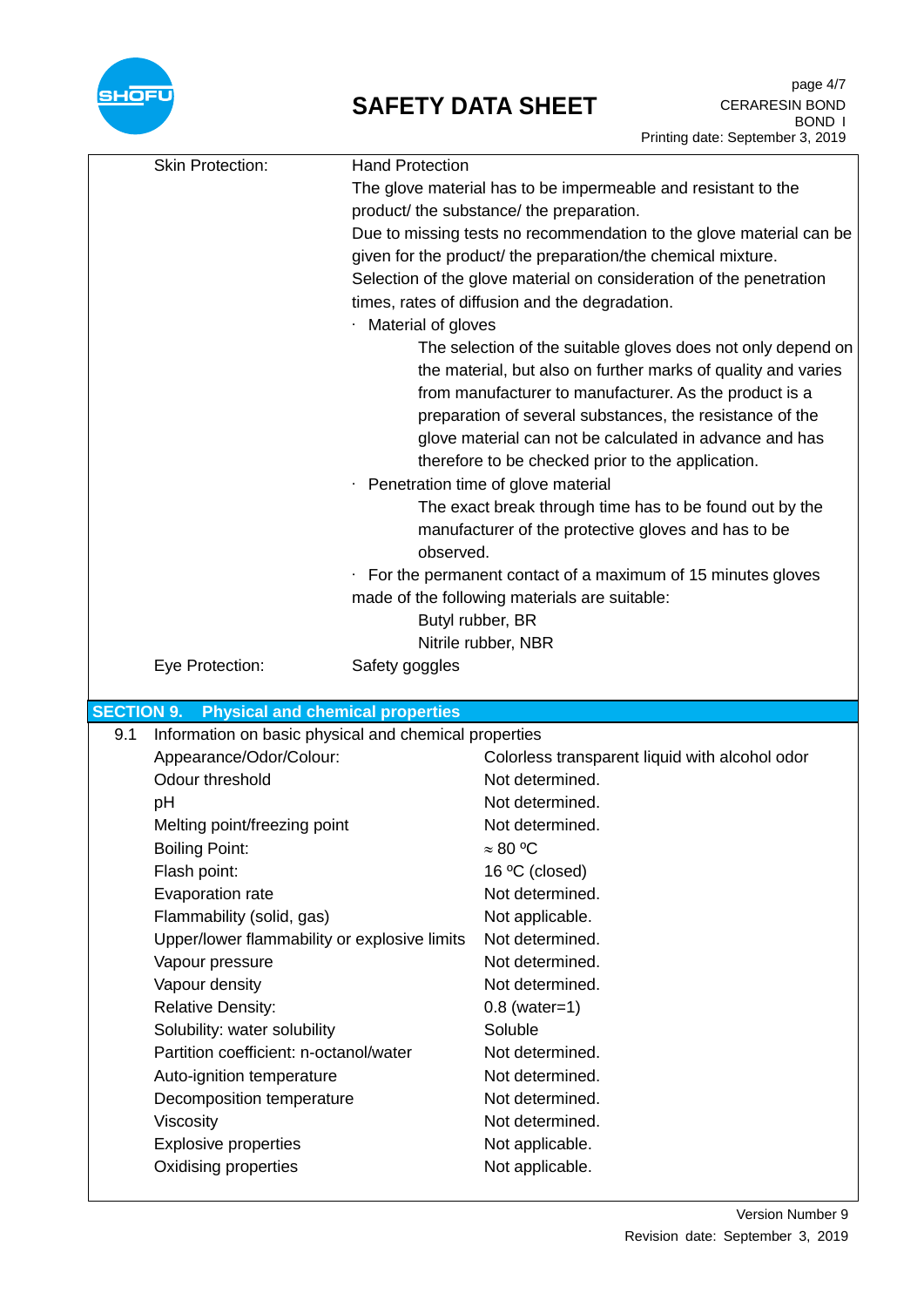

| 9.2 | Other information                                                                          |                                                                       |  |
|-----|--------------------------------------------------------------------------------------------|-----------------------------------------------------------------------|--|
|     | No further relevant information available.                                                 |                                                                       |  |
|     |                                                                                            |                                                                       |  |
|     | <b>SECTION 10. Stability and reactivity</b>                                                |                                                                       |  |
|     | 10.1 Reactivity:                                                                           |                                                                       |  |
|     | No further relevant information available.                                                 |                                                                       |  |
|     | 10.2 Chemical stability:                                                                   |                                                                       |  |
|     |                                                                                            | Stable under normal temperatures and pressures.                       |  |
|     | 10.3 Possibility of hazardous reactions:                                                   |                                                                       |  |
|     | No dangerous reactions known.                                                              |                                                                       |  |
|     | 10.4 Condition to Avoid:                                                                   |                                                                       |  |
|     | Excessive heat (high temperature), open flames, ignition source, and exposure to sunlight. |                                                                       |  |
|     | 10.5 Incompatible materials:                                                               |                                                                       |  |
|     | Strong oxidizing materials.                                                                |                                                                       |  |
|     | 10.6 Hazardous Decomposition Products:                                                     |                                                                       |  |
|     |                                                                                            | None under normal conditions of storage and use.                      |  |
|     |                                                                                            |                                                                       |  |
|     | <b>SECTION 11. Toxicological information</b>                                               |                                                                       |  |
|     | 11.1 Information on toxicological effects:                                                 |                                                                       |  |
|     | Acute toxicity:                                                                            | Acute Tox. 4; H302 Harmful if swallowed. H312 Harmful in contact with |  |
|     |                                                                                            | skin.                                                                 |  |
|     |                                                                                            | Ethanol;                                                              |  |
|     |                                                                                            | Oral<br>LD50<br>3450 mg/kg<br>mouse                                   |  |
|     |                                                                                            | <b>LC50</b><br>20000 ppm/10H<br>Inhalation<br>rat                     |  |
|     | Skin corrosion/irritation:                                                                 | Based on available data, the classification criteria are not met.     |  |
|     | Eye damage/irritation:                                                                     | Eye Irrit. 2A; H319 Causes serious eye irritation.                    |  |
|     | Sensitization to the respiratory tract:                                                    |                                                                       |  |
|     |                                                                                            | Based on available data, the classification criteria are not met.     |  |
|     | Skin sensitization:                                                                        | Based on available data, the classification criteria are not met.     |  |
|     | Germ cell mutagenicity/Genotoxicity:                                                       |                                                                       |  |
|     |                                                                                            | Based on available data, the classification criteria are not met.     |  |
|     | Carcinogenicity:                                                                           | Ethanol;                                                              |  |
|     |                                                                                            | ACGIH-A4; Not classifiable as a human carcinogen.                     |  |
|     |                                                                                            | [DFG 2004] MAK; Carcinogen category: 5                                |  |
|     | Reproductive toxicity:                                                                     | Based on available data, the classification criteria are not met.     |  |
|     | Effects on or via lactation: Lack of data.                                                 |                                                                       |  |
|     | Specific target organ toxicity (single exposure):                                          |                                                                       |  |
|     |                                                                                            | Based on available data, the classification criteria are not met.     |  |
|     | Specific target organ toxicity (repeated exposure):                                        |                                                                       |  |
|     |                                                                                            | Based on available data, the classification criteria are not met.     |  |
|     | Aspiration hazard:                                                                         | Based on available data, the classification criteria are not met.     |  |
|     |                                                                                            |                                                                       |  |
|     | <b>SECTION 12. Ecological information</b><br>$4.2.4$ Taviaitu                              |                                                                       |  |

12.1 Toxicity:

No further relevant information available.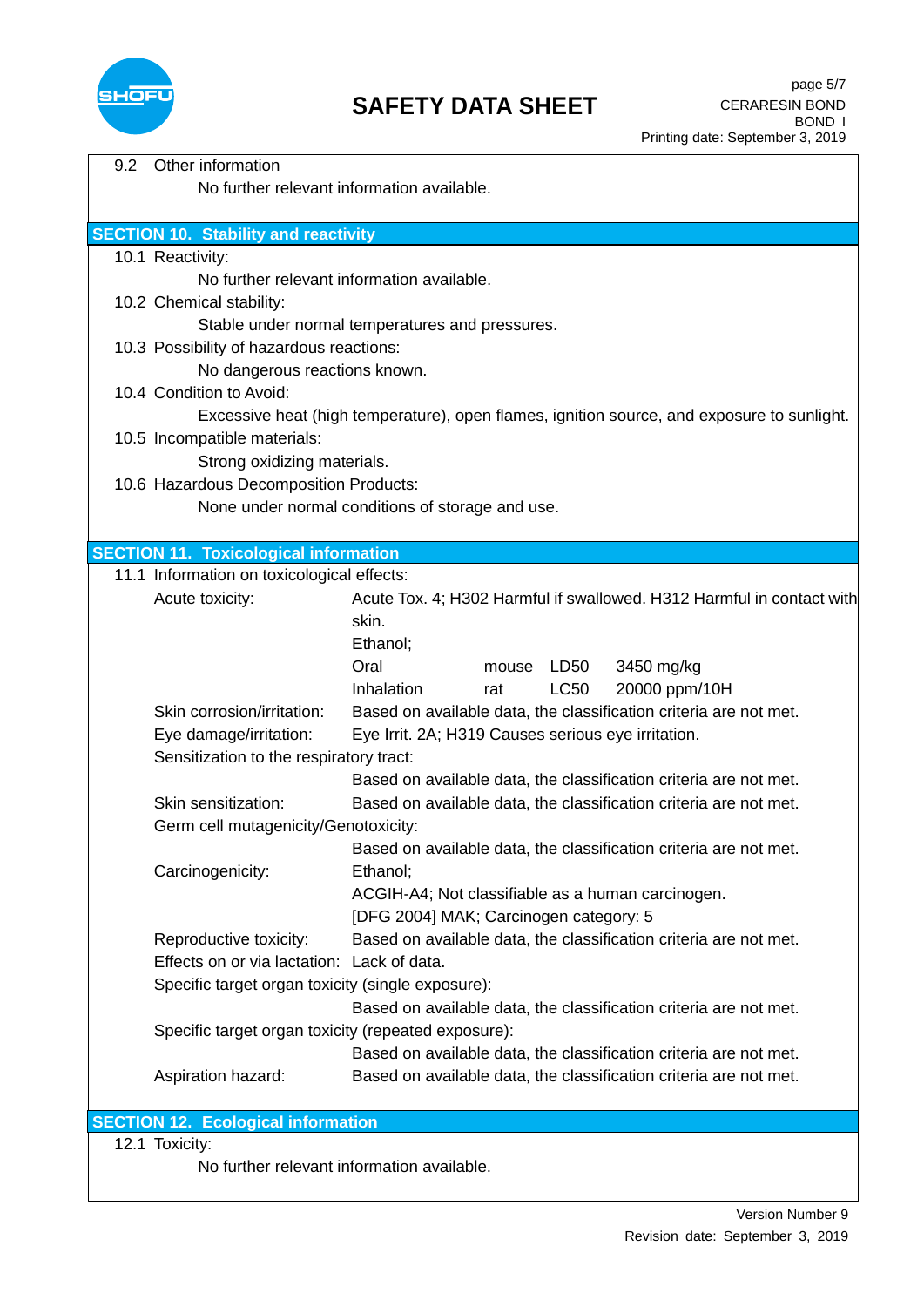

| 12.2 Persistence and degradability:                                                                       |  |  |
|-----------------------------------------------------------------------------------------------------------|--|--|
| No further relevant information available.                                                                |  |  |
| 12.3 Bioaccumulative potential:                                                                           |  |  |
| No further relevant information available.                                                                |  |  |
| 12.4 Mobility in soil:                                                                                    |  |  |
| No further relevant information available.                                                                |  |  |
| 12.5 Results of PBT and vPvB assessment:                                                                  |  |  |
| Not applicable.                                                                                           |  |  |
| 12.6 Other adverse effects:                                                                               |  |  |
| No further relevant information available.                                                                |  |  |
|                                                                                                           |  |  |
| <b>SECTION 13. Disposal considerations</b>                                                                |  |  |
| 13.1 Waste treatment methods:                                                                             |  |  |
| Dispose of contents/container to in accordance with local/regional/national/international<br>regulations. |  |  |
|                                                                                                           |  |  |
| <b>SECTION 14. Transport information</b>                                                                  |  |  |
| 14.1 UN number:<br>1170                                                                                   |  |  |
| 14.2 UN proper shipping name:<br>ETHANOL, solution                                                        |  |  |
| 14.3 Transport hazard class(es):<br>3 Flammable liquids.                                                  |  |  |
| 14.4 Packing group:<br>Ш                                                                                  |  |  |
| 14.5 Environmental hazards:<br>No further relevant information available.                                 |  |  |
| 14.6 Special precautions for user:<br>Not applicable.                                                     |  |  |
| 14.7 Transport in bulk according to Annex II of MARPOL73/78 and the IBC Code:                             |  |  |
| Not applicable.                                                                                           |  |  |
|                                                                                                           |  |  |
| <b>SECTION 15. Regulatory informati</b>                                                                   |  |  |
| Follow all regulations in your country.                                                                   |  |  |
|                                                                                                           |  |  |
| <b>SECTION 16. Other information</b>                                                                      |  |  |
| This product is intended for use by dental professionals. (instrument/material)                           |  |  |
|                                                                                                           |  |  |
| NFPA ratings for USA (scale 0-4)                                                                          |  |  |
| Ethanol:                                                                                                  |  |  |
| 3                                                                                                         |  |  |
| Heaith $= 2$<br>$\overline{2}$<br>$\mathbf{0}$<br>$Fire = 3$                                              |  |  |
| Reactivity = $0$                                                                                          |  |  |
|                                                                                                           |  |  |
|                                                                                                           |  |  |
| Relevan HMIS-Ratings (Scale 0-4)<br>Ethanol;                                                              |  |  |
|                                                                                                           |  |  |
| <b>Health Hazard</b><br>$\overline{c}$<br>Heaith $= 2$                                                    |  |  |
| 3<br><b>Fire Hazard</b><br>$Fire = 3$                                                                     |  |  |
| Reactivity = $0$<br><b>Reactivity</b><br>$\pmb{0}$                                                        |  |  |
|                                                                                                           |  |  |
|                                                                                                           |  |  |